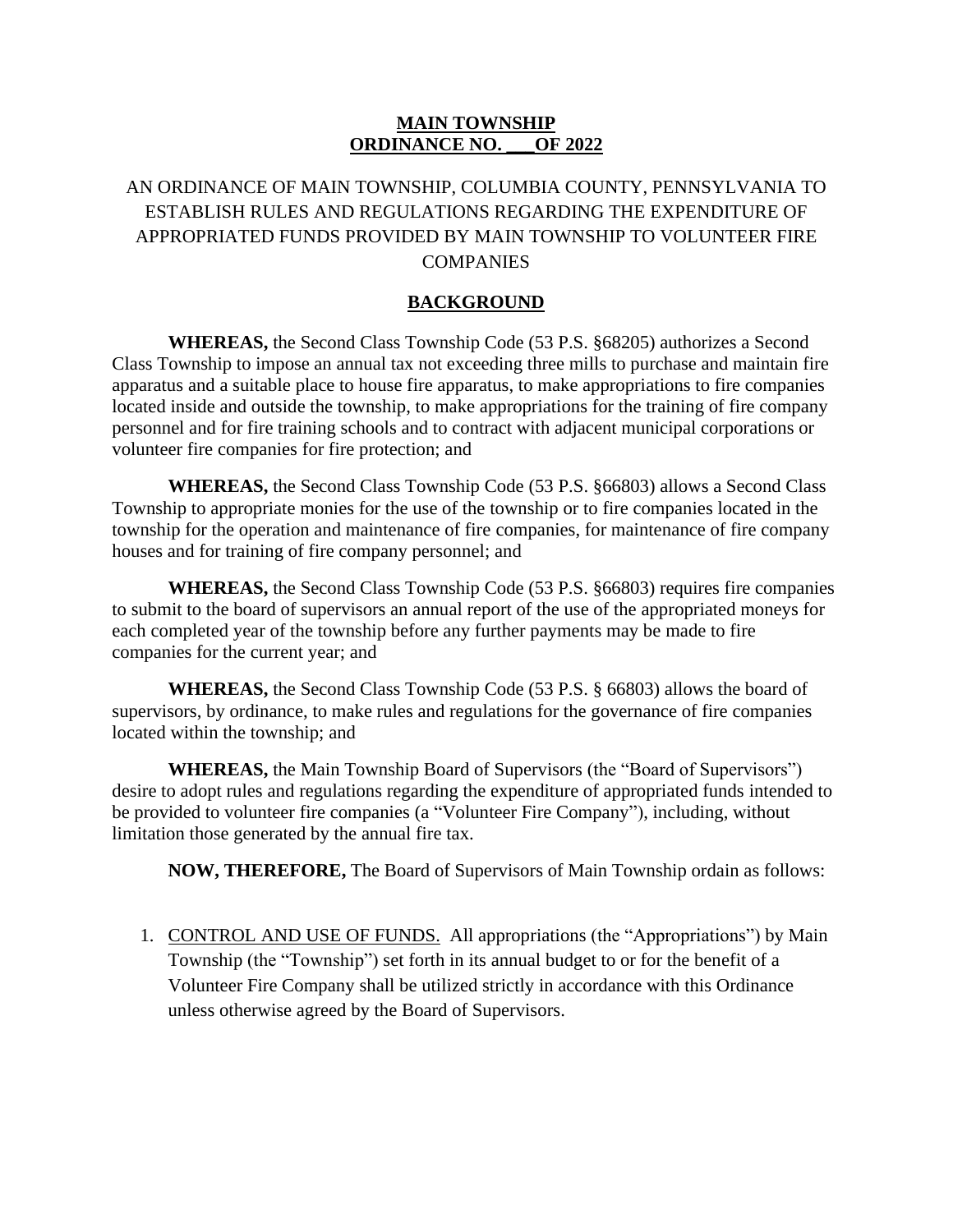## 2. CONTRACTS.

- a. Unless the Board of Supervisors authorize a different procedure, all contracts or purchases in excess of \$18,500.00 (as adjusted from time to time pursuant to 53 P.S. §68102 (b.1) where Appropriations will be utilized, in whole or in part, shall not be made except with and from the lowest responsible bidder after due notice in one newspaper of general circulation made by the Volunteer Fire Company. The notice for bids shall be published at least two times at intervals of not less than three days in daily newspapers or once a week for two successive weeks in weekly newspapers. The first advertisement shall be published not more than forty-five days, and the second advertisement not less than ten days, before the date set for the opening of bids. Notice of the proposed contracts or purchases shall also be posted at a conspicuous place for public viewing at the Volunteer Fire Company. Any published notice for bids shall contain full plans and specifications, or refer to the places where copies thereof can be obtained and give the date, time and place of a meeting which shall be open to the public at which an individual or committee appointed by the Volunteer Fire Company will open and read the bids.
- b. Unless the Board of Supervisors authorize a different procedure, written or telephonic price quotations from at least three qualified and responsible contractors shall be requested for all contracts in excess of the base amount of \$10,000.00, where Appropriations will be utilized, in whole or in part, subject to adjustment pursuant to 53 P.S. §68102 (b.1), but are less than the amount requiring advertisement and competitive bidding, or, in lieu of price quotations, a memorandum shall be kept on file with the Volunteer Fire Company showing that fewer than three qualified contractors exists in the market area within which it is practicable to obtain quotations. A written record of telephonic price quotations shall be made and shall contain at least the date of the quotation, the name of the contractor and the contractor's representative and the matter which was the subject of the quotation and the price. Written price quotations, written records of telephonic price quotations and memoranda shall be retained for a period of three years by the Volunteer Fire Company.
- c. The award of contracts utilizing Appropriations shall only be made by announcement at a meeting of a Volunteer Fire Company open to the Board of Supervisors and those submitting bids at which bids are opened by the Volunteer Fire Company or received from the individual or committee appointed by the Volunteer Fire Company to open and read bids, or at a subsequent meeting of the Volunteer Fire Company, the time and place of which shall be publicly announced when bids are received. If for any reason one or both of the meetings are not held, the same business may be transacted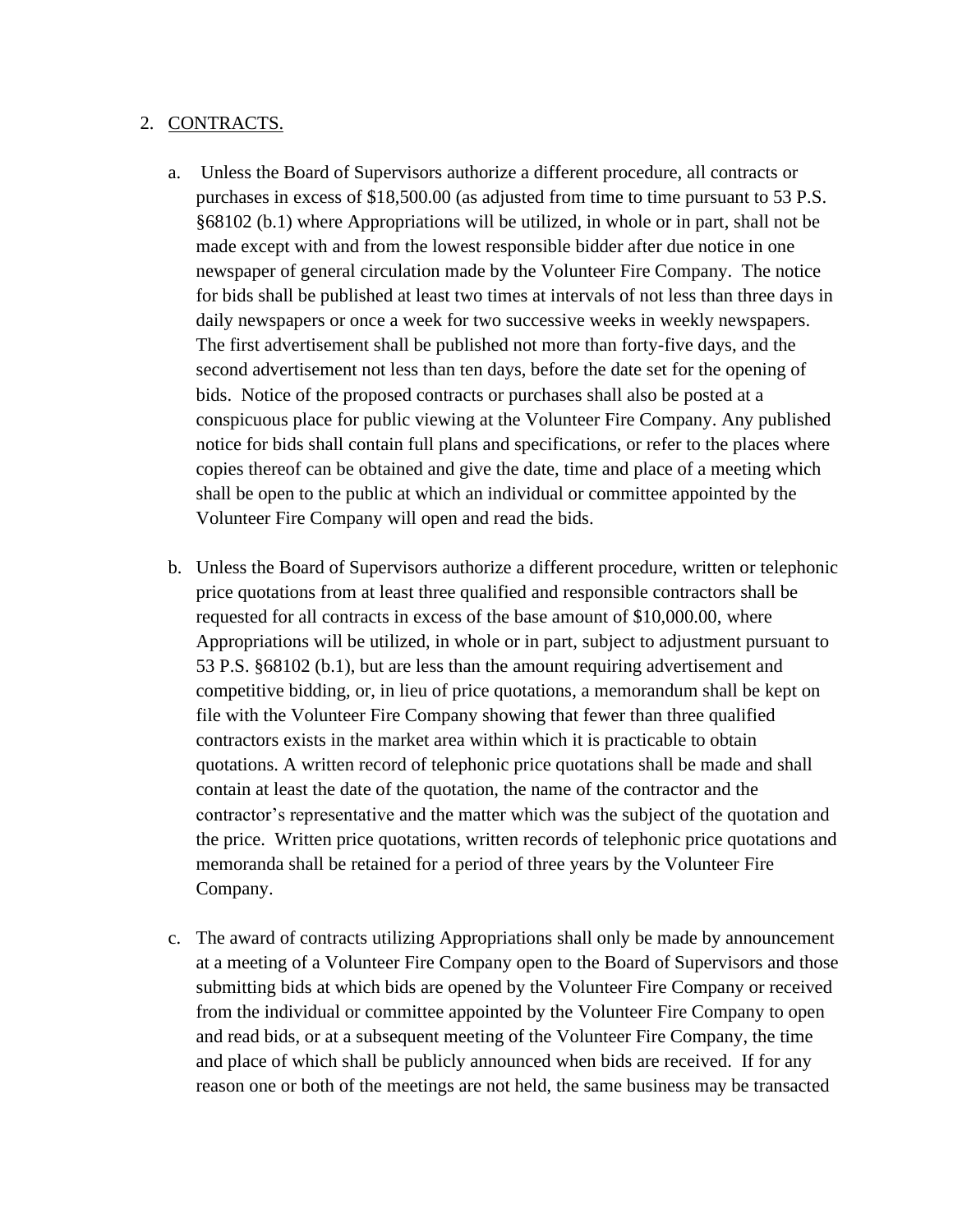at a subsequent meeting if at least five days' notice of the meeting is published in the same newspaper as the notice of bids. Bidders and the Board of Supervisors shall be notified and other interested parties, upon request, shall be notified of the date, time and location of the opening of bids and shall be permitted to be present when the bids are opened.

d. The Volunteer Fire Company may reject all bids received if it is believed to be in the best interest of the Volunteer Fire Company at a meeting open to the bidders and the Board of Supervisors. The reasons for the rejection of all bids shall be noted in the Volunteer Fire Company minutes.

# 3. CONTRACTS WHICH DO NOT REQUIRE ADVERTISING, BIDDING OR PRICE QUOTATIONS WHERE APPROPRIATIONS WILL BE UTILIZED:

- a. Those made for emergency repairs so long as the same do not constitute new additions, extensions or enlargements of existing facilities and equipment.
- b. Those made for improvements, repairs or maintenance of any kind made or provided by members of the Volunteer Fire Company.
- c. Those involving policies of insurance.
- d. Those involving personal or professional services.
- e. Those made for materials and supplies or equipment rental under emergency management conditions when a state of emergency has been declared.
- f. Those for the purchase of repair parts or materials for use in existing Volunteer Fire Company equipment or facilities if the item or material to be purchased is the sole item of its kind on the market or is manufactured as a replacement for the original item or equipment being repaired. Notwithstanding the foregoing, contracts for the same shall not be entered into by the Volunteer Fire Company without the prior approval of the Board of Supervisors.
- g. Those for used personal property, such as equipment, articles, apparatus, appliances, vehicles or parts thereof being purchased from a public utility, municipal corporation, county, school district, municipality authority, council of government, other volunteer fire company, volunteer ambulance service, volunteer rescue squad of Federal or State Government. Provided, however, contracts for the same involving use of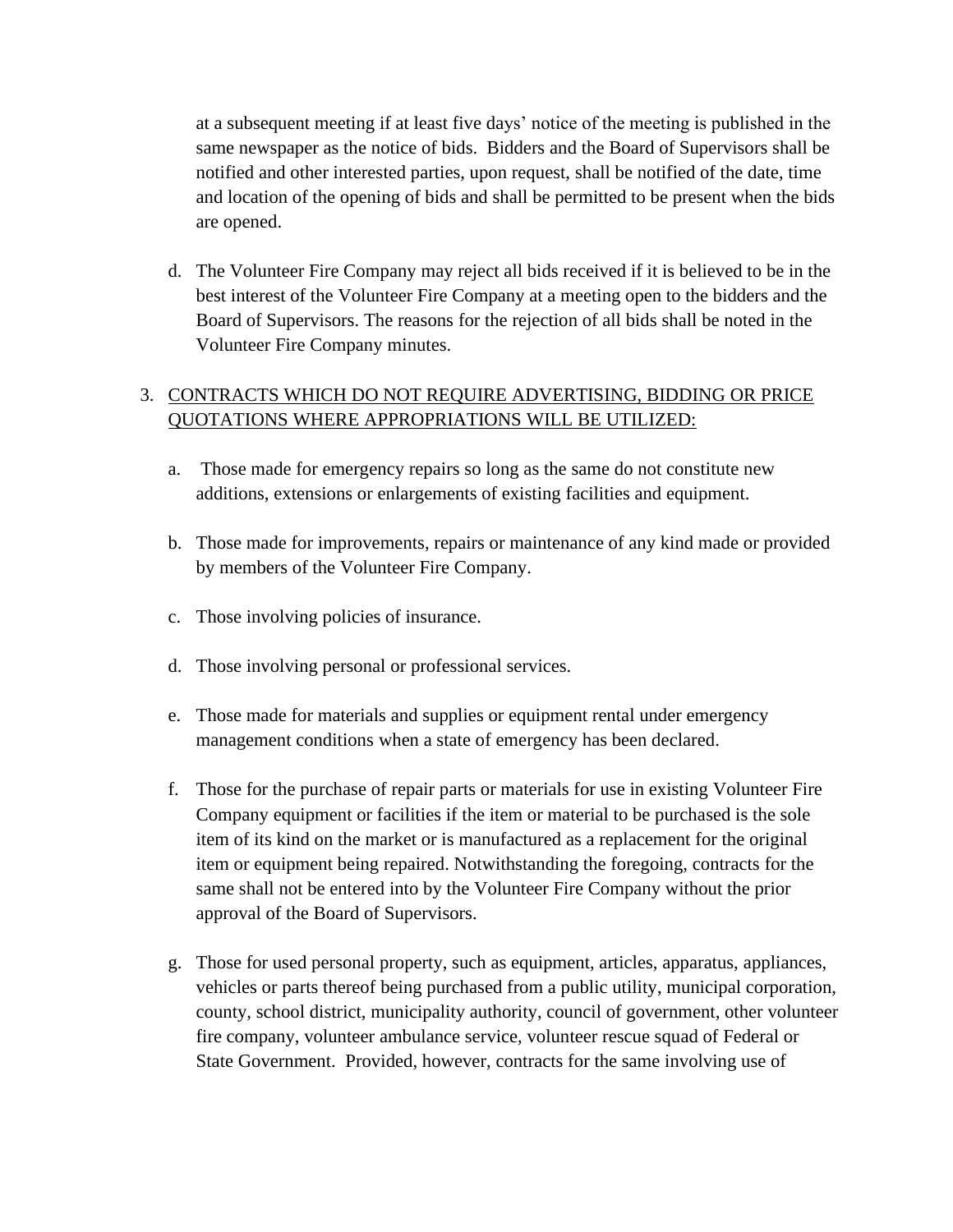Appropriations shall not be entered into by the Volunteer Fire Company without the prior approval of the Board of Supervisors.

- h. Those where particular types, models or pieces of equipment, articles, apparatus, appliances, vehicles or parts thereof which are patented and manufactured products. Provided, however, contracts for the same shall not be entered into by the Volunteer Fire Company without the prior approval of the Board of Supervisors.
- 4. INTEREST IN CONTRACTS. No Volunteer Fire Company member or official, either appointed or elected who knows, or who by the exercise of reasonable diligence could know, shall be interested to any appreciable degree, either directly or indirectly, in any contract for the sale or furnishing of any supplies or materials for the use of the Volunteer Fire Company or for any work to be done for the Volunteer Fire Company involving the payment by the Volunteer Fire Company of more than \$500.00 where Appropriations will be utilized, in whole or in part, unless the contract is awarded through the public bid process. This limitation does not apply if the member or official, either appointed or elected, of the Volunteer Fire Company is an employee of the person, firm or corporation to which the money is to be paid in a capacity with no possible influence on the transaction and the member or official cannot possibly be benefitted thereby, either financially or otherwise. Any Volunteer Fire Company member or official who knowingly violates this provision may be subject to surcharge to the extent of the damage shown to be sustained.
- 5. PARTICIPATION. The Board of Supervisors may permit the Volunteer Fire Company to participate in purchase contracts for supplies and equipment of the Township and the Volunteer Fire Company shall agree that it will be bound by any terms and conditions the Board of Supervisors prescribe.
- 6. REPORTING. In accordance with 53 P.S. §66803, the Volunteer Fire Company shall submit to the Board of Supervisors an annual report of the use of Appropriations for each completed year of the Township before any further payments may be made to the Volunteer Fire Company for the current year.
- 7. RELEASE OF APPROPRIATED FUNDS. Provided the Volunteer Fire Company has complied with the provisions of this Ordinance, funds appropriated for the Volunteer Fire Company by the Township shall be disbursed by the Board of Supervisors by one of two methods:
	- a. Requests for funds to be paid to vendors shall be made to the Board of Supervisors at their regularly scheduled meetings. If approved by the Board of Supervisors, the